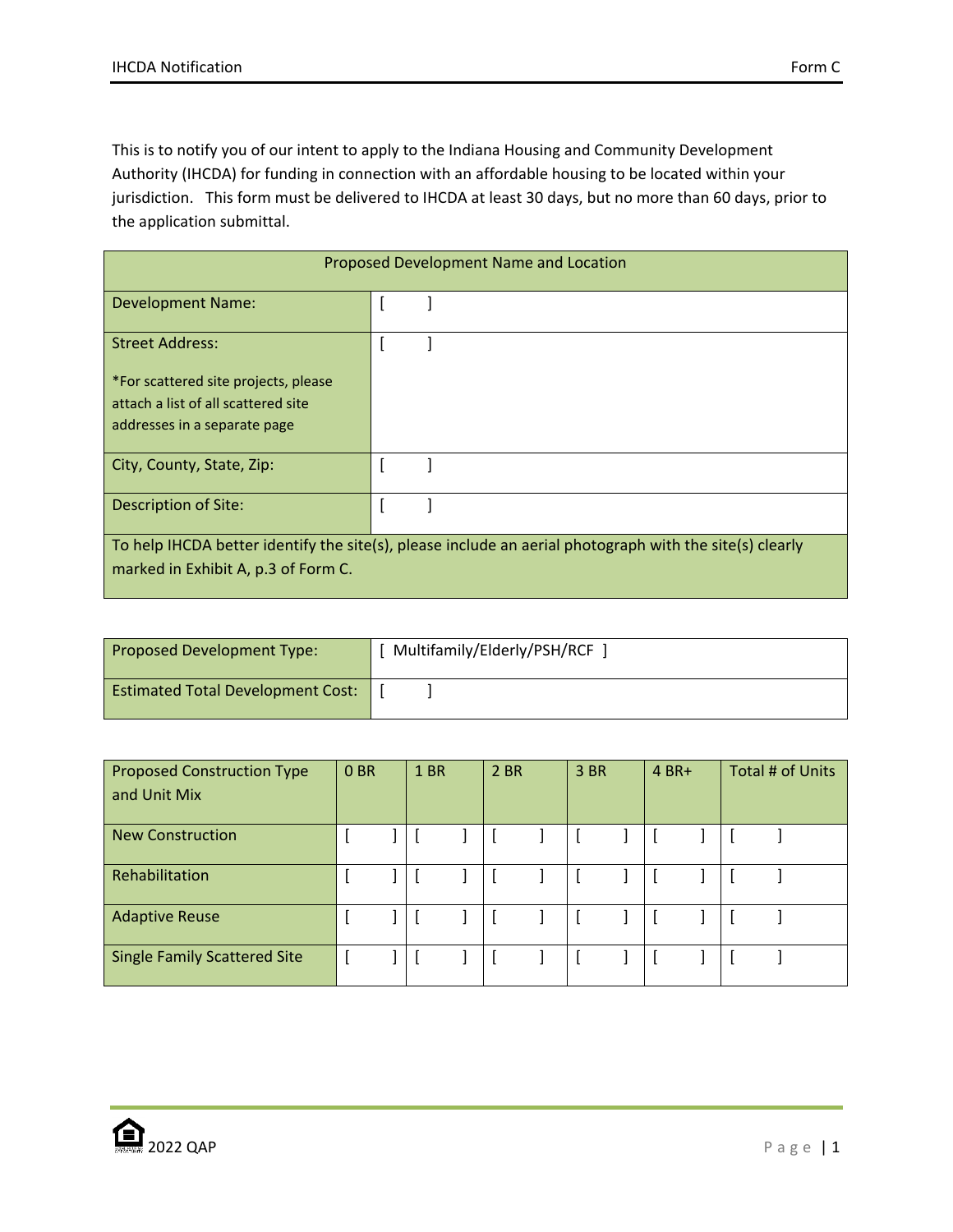| <b>Development Team Information</b> |  |  |  |  |  |  |  |  |
|-------------------------------------|--|--|--|--|--|--|--|--|
| Name of Applicant/Owner:            |  |  |  |  |  |  |  |  |
| Name of Developer:                  |  |  |  |  |  |  |  |  |
| <b>Market Analyst:</b>              |  |  |  |  |  |  |  |  |

| <b>Type of IHCDA Financing Request</b> |  |                                                            |  |  |                               |  |  |  |
|----------------------------------------|--|------------------------------------------------------------|--|--|-------------------------------|--|--|--|
|                                        |  | <b>Rental Housing Tax Credits (RHTC)</b>                   |  |  | <b>IHCDA HOME</b>             |  |  |  |
|                                        |  | Private Activity Tax-Exempt Bonds in conjunction with RHTC |  |  | <b>IHCDA Development Fund</b> |  |  |  |
|                                        |  | <b>Project Based Vouchers</b>                              |  |  | <b>Housing Trust Fund</b>     |  |  |  |

| Anticipated Eligible Set-asides (please check all eligible set-asides) |                                 |  |                      |  |  |  |  |
|------------------------------------------------------------------------|---------------------------------|--|----------------------|--|--|--|--|
|                                                                        | <b>Qualified Not for Profit</b> |  | Rural                |  |  |  |  |
|                                                                        | <b>Community Integration</b>    |  | Preservation         |  |  |  |  |
|                                                                        | Large City                      |  | <b>Housing First</b> |  |  |  |  |
|                                                                        | <b>Small City</b>               |  | General              |  |  |  |  |

Additional Information/Comments:

\_\_\_\_\_\_\_\_\_\_\_\_\_\_\_\_\_\_\_\_\_\_\_\_\_\_\_\_\_\_\_\_

\_\_\_\_\_\_\_\_\_\_\_\_\_\_\_\_\_\_\_\_\_\_\_\_\_\_\_\_\_\_\_\_

The above information is true and accurate to the best of my knowledge as of \_\_\_\_\_\_\_\_\_

Applicant /Owner Signature

Printed Name & Title

If you have any questions regarding the above information please feel free to contact me at:

Address:

Phone: E-mail:

2022 QAP Page | 2